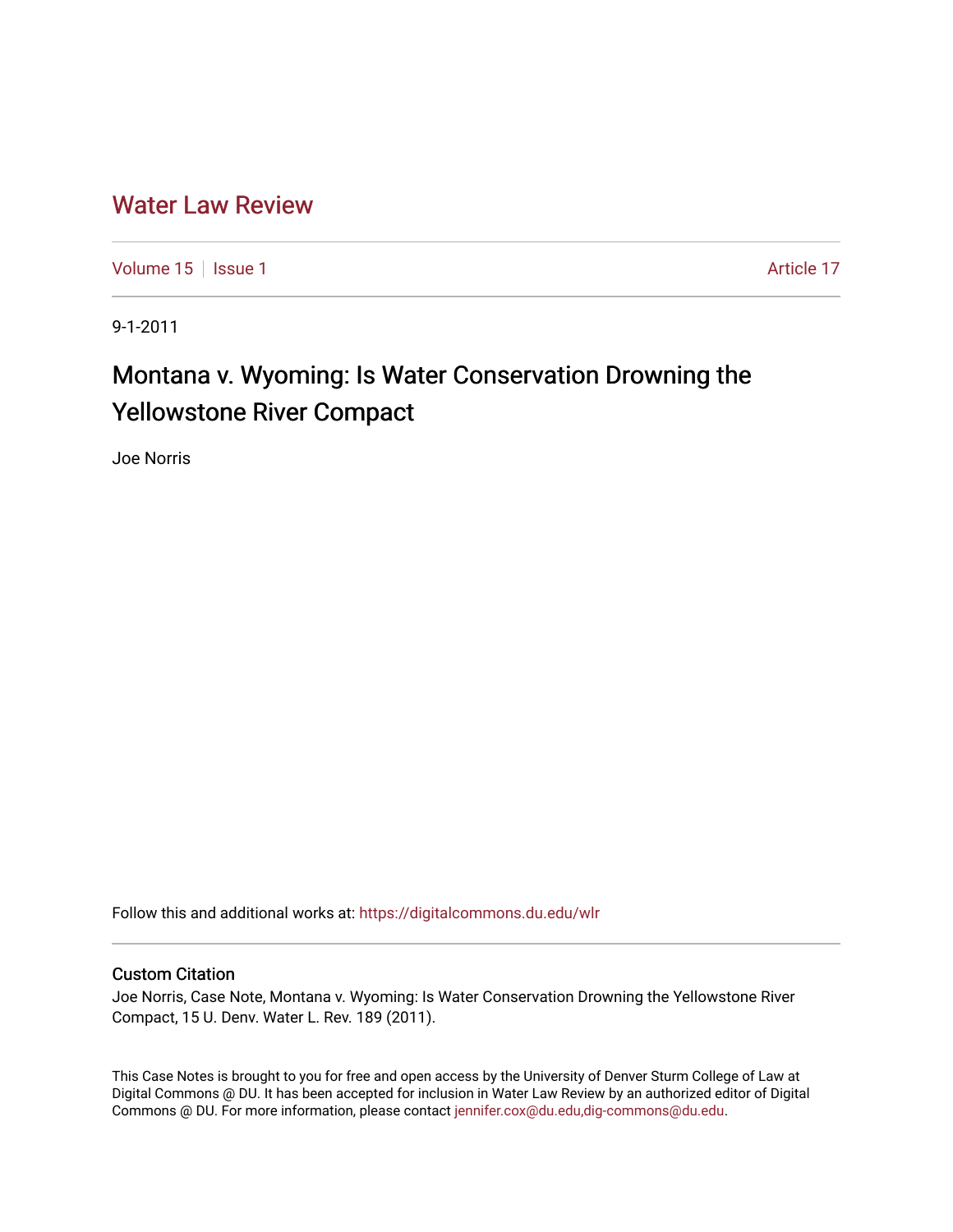# **MONTANA V. WYOMING: IS WATER CONSERVATION DROWNING THE YELLOWSTONE RIVER COMPACT?**

# **JOE** NORRIS

# **1. INTRODUCTION**

Water planners across the western United States are constantly working to address the effects of the world's expanding population, climate change, and energy demands on water. One major cause for hope is the possibility of implementing large-scale water conservation programs. Irrigated agriculture, the largest consumptive use of water in the West, **is** typically at the forefront of the conservation discussion. **'** Additionally, the advancement of modern technology in irrigation efficiency is increasing the ability of irrigators to optimize water use in their irrigation practices. However, water rights in the West are notoriously complex and specific to each state, making broad-based efficiency initiatives difficult to implement.

Proponents of irrigation efficiency have enjoyed many positive strides. However, the United States Supreme Court's recent decision in *Montana v. Wyoming* brings to the forefront one of the most complicated and contested facets of irrigation efficiency: who owns the rights to the conserved water? For the last sixty years, Montana, North Dakota, and Wyoming have diverted and used water on the Yellowstone River and its tributaries under the provisions of the Yellowstone River Compact (the "Compact") with relatively little controversy until recently when Wyoming allowed its water users to change from traditional flood irrigation to more efficient sprinkler irrigation.'

Sprinkler irrigation, which more evenly distributes water over crops, allows those crops to consume more of the applied water than flood irri-

**3.** First Interim Report of the Special Master at *54-55,* Montana v. Wyoming, **131 S.** Ct. **1765** (2011) (No. **137)** (Montana alleging that flood irrigation consumes approximately sixty-five percent of water applied to a field, and the other thirty-five percent flows back to the stream over the surface or **by** percolation through the ground).

**<sup>1.</sup>** Craig Bell, *Promoting Conservation by Law: Water Conservation and Western State Initiatives, 10* **U. DENV.** WATER L. REV. **313, 313 (2007).**

<sup>2.</sup> Charles F. Wilkinson, *Western Water Law in Transition, 56* **U. COLO.** L. REV. **317, 330-31 (1985)** (explaining water withdrawals for agriculture in the West are roughly eighty percent of available water resources, while about seventy percent of the world's freshwater resources are dedicated to irrigated agriculture). *See also* Lawrence **J.** Mac-Donnell **&** Teresa **A** Rice, *Moving Agricultural Water to Cities: The Search for Smarter Approaches,* 14 **HASTINGS** W.-Nw. **J.** ENvTL. L. **&** POL'Y **105, 105-06 (2008);** Rebecca *Torres, Freshwater Resource and International Irrigation Policy and Reform: A Comparative Study,* **13 U. DENV.** WATER L. REV. **107, 108 (2009).**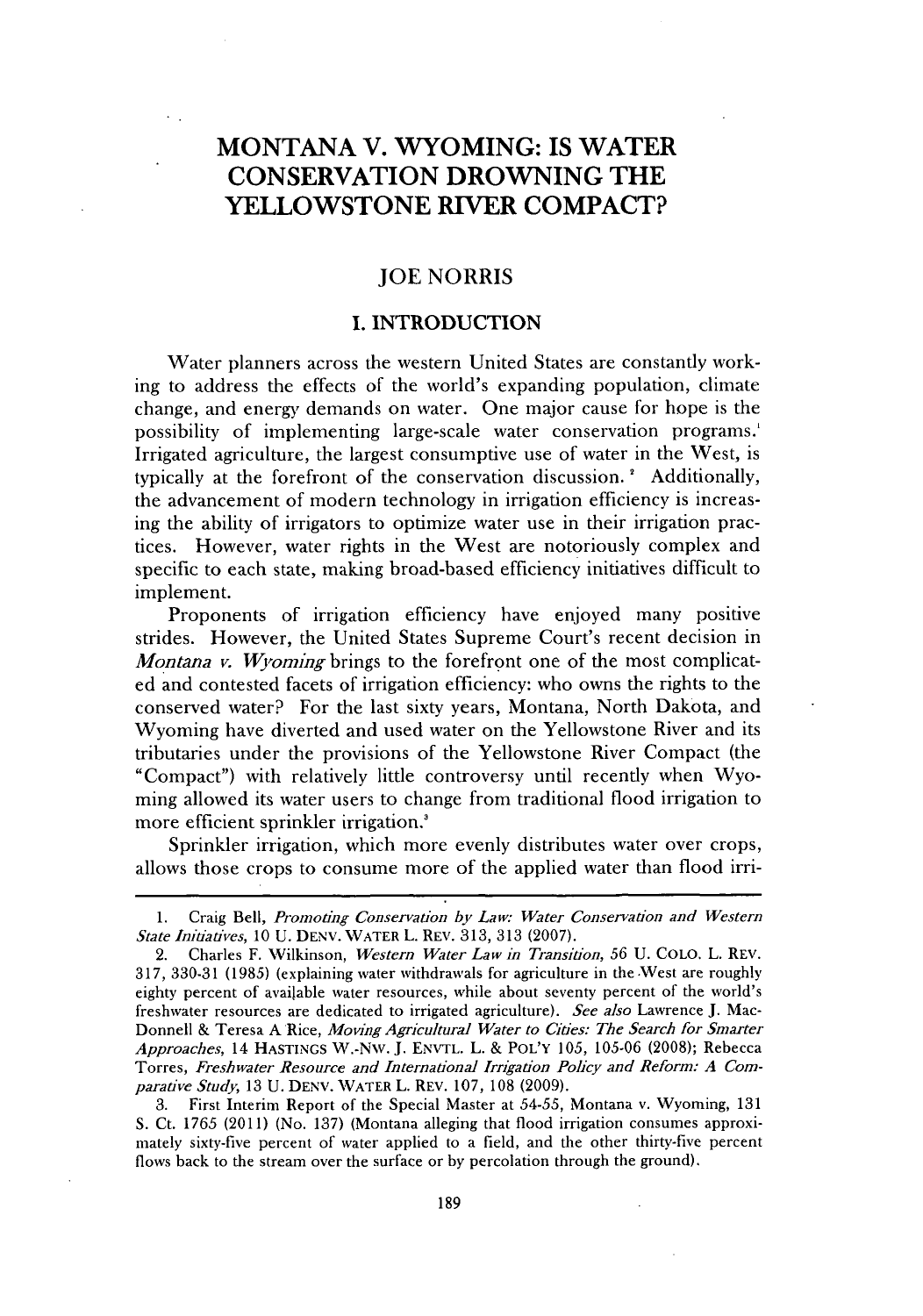gation, which results in more wastewater to recharge groundwater sources and increase return flows to surface water sources.' As a downstream water user on the Yellowstone River, Montana challenged Wyoming's action as increasing its net consumption of water and thereby decreasing the actual flows of water available for Montana users.' Neither party disputed that sprinkler irrigation can be, in general, more efficient and consume more water than traditional flood irrigation; however, the parties both claim their respective right to use this conserved water under the terms of the Compact.<sup>6</sup>

The Compact's preamble states its goal is to "remove all causes of present and future controversy between said States."' It is unclear, however, whether the drafters of the Compact contemplated whether the parties would employ more efficient irrigation technologies that would result in an appreciable increase in consumptive use of the concerned water. The resulting dispute before the Supreme Court (the "Court") embodied a struggle between private appropriative property rights and progress towards more sustainable and efficient irrigation technology. Though the *Montana v. Wyoming* opinion will not be binding precedent on other states or even other interstate river compacts, it will surely have a widereaching impact on water policy and society in the West.

#### **II. THE YELLOWSTONE RIVER COMPACT**

States can allocate water on interstate rivers in one of three different ways: **(i)** adversarially through adjudication **by** the Supreme Court; **(ii) by** an act of Congress with no state involvement; or **(iii)** collaboratively through an interstate compact." Because states can compromise to reach a voluntary agreement, interstate river compacts are often their preferred option.' Montana, North Dakota, and Wyoming chose this third option and jointly signed the Compact on December **8, 1950."**

The Yellowstone River Basin covers approximately **70,000** square miles and flows north out of Wyoming and through Montana to North

<sup>4.</sup> *Id. at 55* (explaining that sprinkler irrigation can increase efficiency from sixtyfive percent to ninety percent or more, which reduces return flows from thirty-five percent to ten percent or less).

*<sup>5.</sup>* Montana v. Wyoming, **131 S.** Ct. *1765,* **1769** (2011) (listing North Dakota as a party because it is a signatory state to the Compact, however it did not participate in the dispute); First Interim Report of the Special Master, *supra* note **3,** at **13.**

**<sup>6.</sup>** Wyoming's Motion to Dismiss Bill of Complaint at *55,* Montana v. Wyoming, **131 S.** Ct. **1765** (2011) (No. **137), 2008** WL **8118503.**

**<sup>7.</sup> MONT. CODE ANN. § 85-20-101 (2011); N.D. CENT. CODE § 61-23-01 (2011);** WYo. **STAT. ANN. §** 41-12-601 (2011) (references to the Yellowstone River Compact are hereinafter only to the Wyoming Statutes Annotated).

**<sup>8.</sup>** John B. Draper et al., *Gunboats on the Colorado: Interstate Water Controversies, Past and Present, 55* ROCKY MT. **MIN.** L. **INST. 18-1, § 18.03 (2009).**

**<sup>9.</sup>** Annotation, *Constitutionality Construction and Application of Compacts and Statutes Involving Co-operation Between States,* 134 A.L.R. 1411 **(1941).**

**<sup>10.</sup> WYo. STAT. ANN. § 41-12-601 (2011).**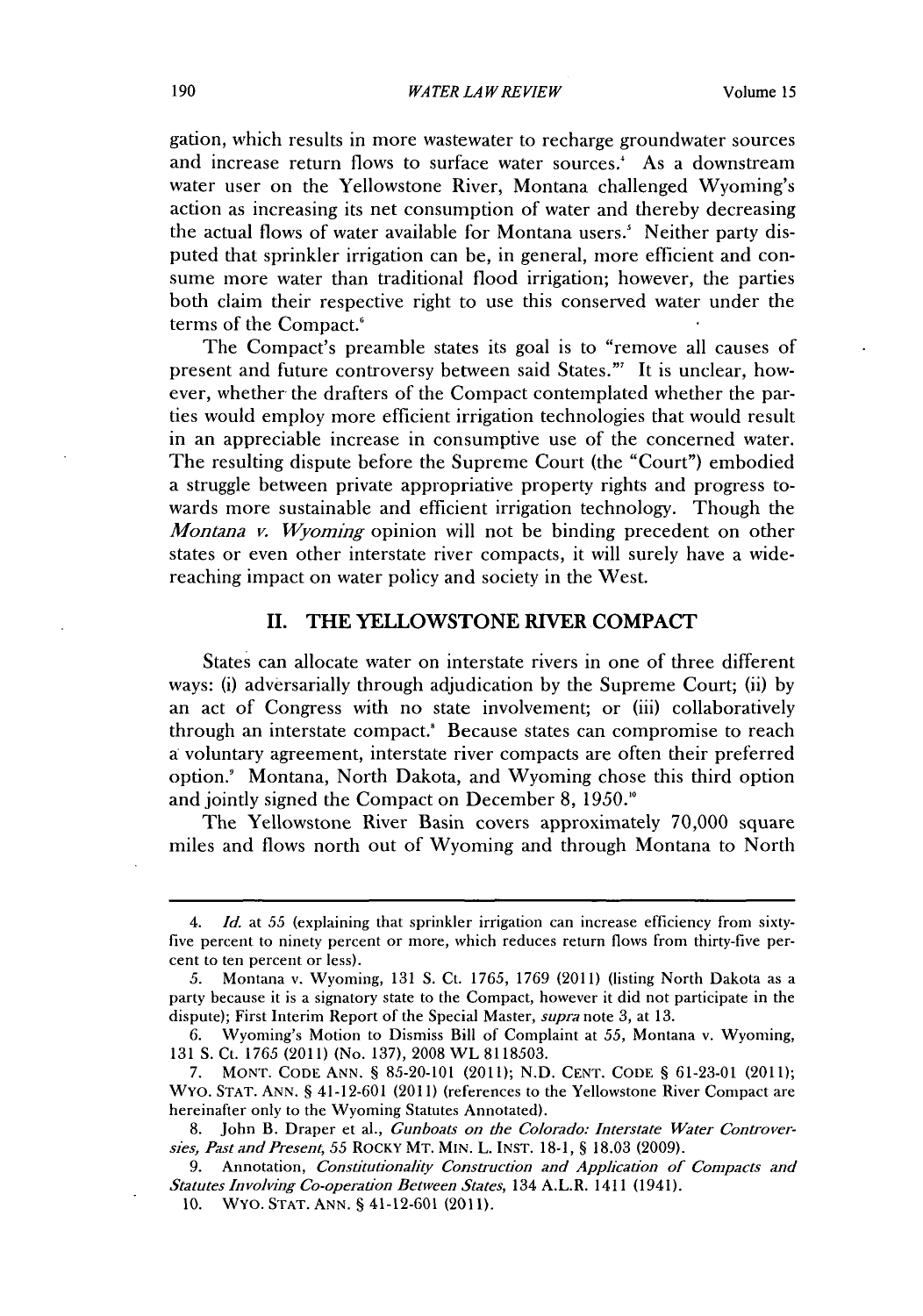#### **Issue 1 CASE NOTES** 191

Dakota, where it joins the Missouri River." Seasonal flows on the Yellowstone are heavily dependent on snowfall and can vary drastically from year to year." This means that in dry years, many of the junior appropriations will go unsatisfied. The Compact itself outlines three distinct tiers of priority for water distribution among the states when water is low in the Basin.<sup>18</sup> The first tier lists appropriative rights existing in each signatory state as of January **1,** *1950."* Second, the Compact allocates supplemental water supplies necessary for already-decreed, pre-1950 uses.<sup>15</sup> The third tier includes the remaining unused water on each tributary river, divided **by** percentage between Montana and Wyoming." This framework sets all pre-1950 appropriations at an equal seniority between states. Therefore, in dry years, downstream Montana users could potentially receive no water due to pre-1950 Wyoming users lawfully consuming all of the available water."

**A** key provision of the Compact, Article V, apportions "[aippropriative rights to the *beneficial* uses of the water of the Yellowstone River system existing in each signatory state as of January **1, 1950."'** Additionally, the Compact instructs that these rights "shall continue to be enjoyed in accordance with the laws governing -the acquisition and use of water under the *doctrine of appropriation*."<sup>9</sup> The controversy surrounding the Compact arises from a breach of this seemingly simple provision; however, the parties extensively litigated, and the Supreme Court's opinion ultimately turned on, the meanings of the terms "beneficial use" and "doctrine of appropriation" in this case. In February **2008,** The Supreme Court granted Montana leave to file a complaint against Wyoming for its alleged breach of the Compact.'

**17.** *Montana,* **131 S.** Ct. at **1772;** Transcript of Oral Argument at *51,* Montana v. Wyoming, **131 S.** Ct. **1765** (2011) (No. **137,** Orig.), 2011 WL *65029* (stating some other interstate river compacts have used a different construction where upstream states will assure a minimum amount of flow to the downstream state on a yearly basis); *See e.g.* **COLO.** REV. **STAT. S 37-61-101** (2011) (the Colorado River Compact).

**18.** WYo. **STAT. ANN. S** 41-12-601 art. V(a) (2011) (emphasis added).

*19. Id.* (emphasis added).

20. *Montana,* **131 S.** Ct. at **1770** (as a signatory to the Compact, Montana has standing to sue for a breach of the interstate water compact); **U.S. CONsT.** art. III, **S** 2, cl. **1;** WYo. **STAT. ANN. §** 41-12-601 art. XIII **(2011);** Draper et al., *supra* note **8, § 18.02.**

**<sup>11.</sup>** First Interim Report of the Special Master, *supra* note **3,** at **3.**

<sup>12.</sup> Montana v. Wyoming, **131 S.** Ct. at **1770.**

**<sup>13.</sup>** *Id.*

<sup>14.</sup> WYo. **STAT. ANN. S** 41-12-601 art. V(a) **(2011).**

*<sup>15.</sup> Id.* at art. **V(b).**

**<sup>16.</sup>** *Id.* (Wyoming receiving the following percentages of the remaining unused water after pre-1950 appropriations are filled: sixty percent of the Clarks Fork River, eighty percent of the Bighorn River, forty percent of the Tongue River, and forty-twp percent of the Powder River; Montana receiving the remainder).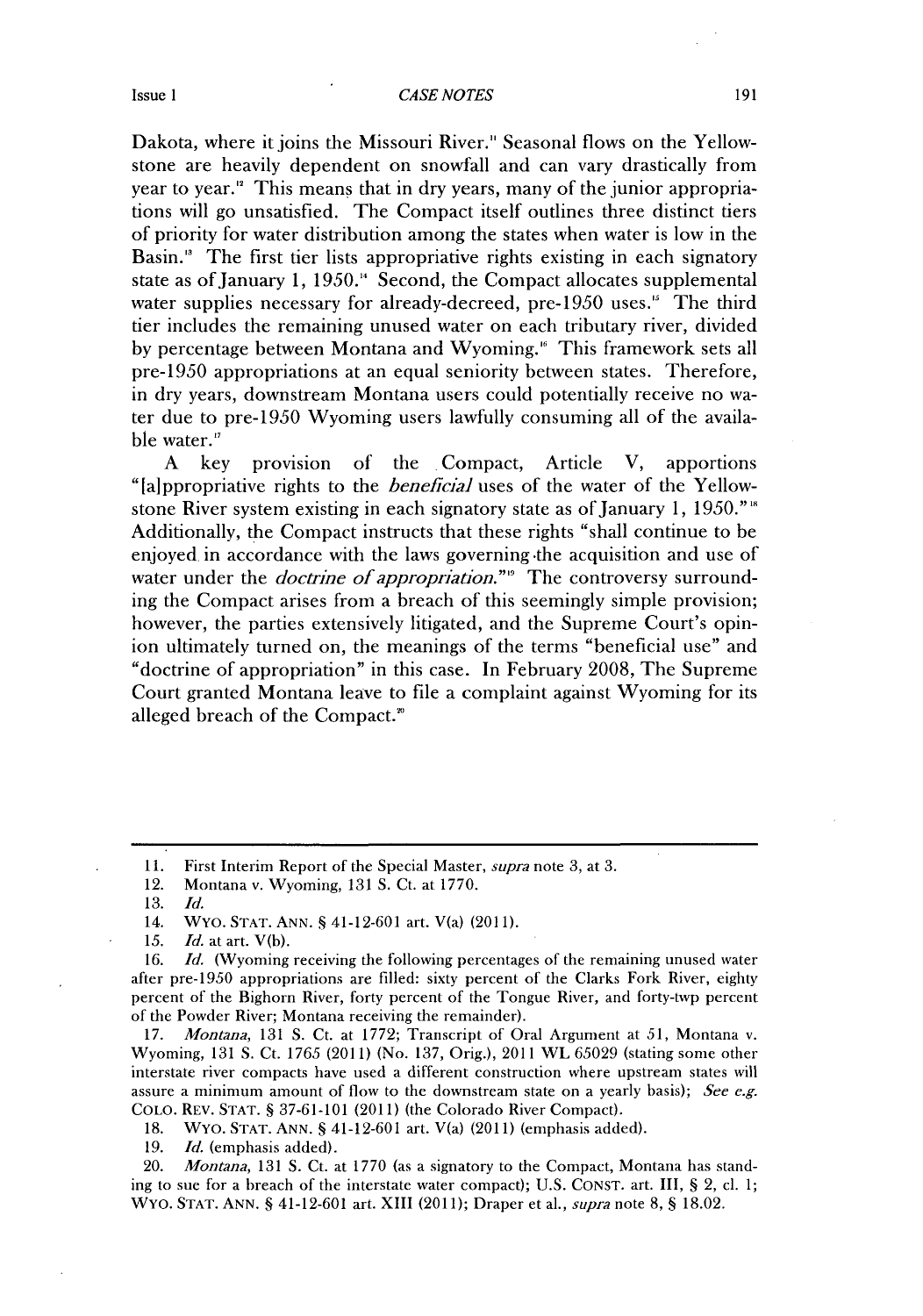### **III. THE PARTIES**

Montana's basic allegation in its complaint was that the Compact guarantees Montana users enough water to meet their pre-1950 needs, subject to natural river conditions." Montana **did** not allege that Wyoming's increased irrigation efficiency itself was a Compact violation, but rather argued that a number of Wyoming's actions have increased the water available for Wyoming users and diminished the water available for Montana users.' Montana also relied on the Compact's definition of "beneficial use" to support its argument that a water right is a consumptive right rather than a diversion right."' Alternatively, should the Court construe the Compact language as ambiguous, Montana claimed that a correct interpretation of the drafters' intent is that the Compact created permanent allocations of water to each individual state for pre-1950 uses." Finally, Montana recommended the Court ignore the common law doctrine of prior appropriation because it is inconclusive on the topic of return flows."

Wyoming opposed, alleging that Article V of the Compact created a divertible flow compact, which does not limit an appropriator to a specific volume of water as in depletion compacts." Wyoming further argued, therefore, that because efficient irrigation remains a beneficial use, increased consumption under the same historical diversion remains an acceptable use under the Compact. Wyoming claimed that this interpretation is in conformance with the typical administration of water rights in western states.<sup>27</sup>

The Compact's structure and specific reference to appropriation law also supported Wyoming's argument that the Compact **did** not establish a permanent volume allocation of water to Montana." The Compact lays out a specific methodology in Article V for calculating and allocating the volume of divertible flow on the river for only post-1950 users." Wyoming concluded that, because the drafters did not apply this method to pre-1950 appropriations, the Compact intended to consider only *existing* appropriations *as of 1950* under prior appropriation law, and not as permanent allocations.<sup>30</sup>

<sup>21.</sup> Montana's Exception and Brief at 9-14, Montana v. Wyoming, **131 S.** Ct. **1765** (2011) (No. **137), 2010** WL 4132841.

<sup>22.</sup> *Montana,* **131 S.** Ct. at **1770** (Montana's complaint including claims that Wyoming was appropriating water for "irrigating new acreage; building new storage facilities; conducting new groundwater pumping; and increasing consumption on existing agricultural acreage").

**<sup>23.</sup>** Montana's Exception and Brief, *supra* note 21, at **18-19.**

<sup>24.</sup> *Id. at* **17.**

*<sup>25.</sup> Id. at* 21, *32.*

**<sup>26.</sup>** Wyoming's Motion to Dismiss Bill of Complaint, *supra* note **6,** at **36.**

*<sup>27.</sup>* Wyoming's Reply to Montana's Exception at 40-44, *51-52,* Montana v. Wyoming, **131 S.** Ct. **1765** (2011) (No. **137), 2010** WL 4132840.

**<sup>28.</sup>** *Id.* at *53.*

**<sup>29.</sup>** WYo. **STAT. ANN.** § 41-12-601 **(2011).**

**<sup>30.</sup>** Wyoming's Reply to Montana's Exception, *supra* note **27,** at **8, 10.**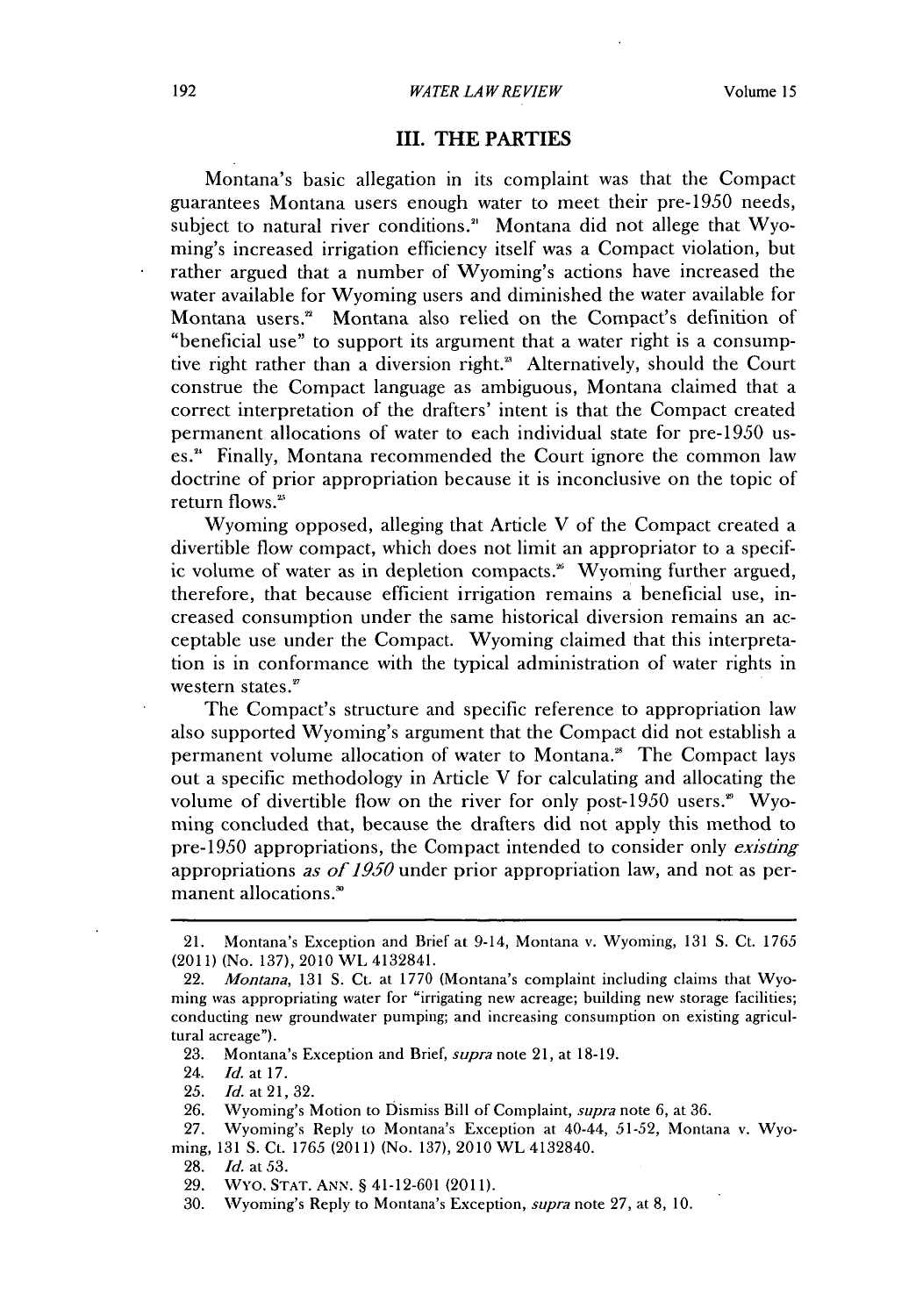#### **Issue 1 CASE NOTES 193**

The Supreme Court has original jurisdiction over interstate compact disputes." Here, the Court appointed a Special Master to consider **Wy**oming's motion to dismiss and brief the case." The Special Master evaluated numerous amicus briefs, but dismissed one notable brief from the Anadarko Petroleum Corporation." Anadarko argued Wyoming would not adequately represent its interest with respect to the Compact's stance on groundwater.<sup>34</sup> Anadarko maintained that Montana's claims to return flows and groundwater threatened produced water in conjunction with its coalbed natural gas operations in Wyoming. **'** Anadarko suggested that the holding should not affect produced water from drilling operations. Although Montana's claim specifically identified pumping associated with coalbed natural gas in the Tongue and Powder River Basins," Anadarko may have seen this case as an opportunity to have the Court differentiate water associated with coalbed drilling and other historical groundwaterconsumptive drilling. Still, the Special Master determined that admitting Anadarko's amicus brief could unnecessarily lengthen the discovery and trial proceedings, and accordingly dismissed Anadarko's amicus brief."

# **IV.** THE **SUPREME COURT** OPINION

After briefing each party's arguments, the Special Master concluded that the Court should deny Wyoming's motion to dismiss." The Special Master agreed in part with Montana that, "Article V of the Compact protects pre-1950 appropriations in Montana from new surface and groundwater diversions in Wyoming," but eventually sided with Wyoming's argument that simple efficiency improvements do not constitute an opportunity for relief.<sup>\*</sup> While both states accepted the majority of the Special

40. *Id.* at 14-15.

**<sup>31.</sup> U.S. CONsT.** art. III, **§** 2.

*<sup>32.</sup> Montana,* **131 S.** Ct. at **1770;** *see also* Kansas v. Colorado, *543* **U.S. 86** (2004); Arizona v. California, 460 **U.S.** *605* **(1983);** Vincent L McKusick, *Discretionary Gatekeeping: The Supreme Court's Management of Its Original Jurisdiction Docket Since 1961, 45* **ME.** L. **REV. 185 (1993).**

*<sup>33.</sup>* First Interim Report **of** the Special Master, *supra* note **3,** at **96.**

<sup>34.</sup> Motion for Anadarko Petroleum Corp. for Leave to File Amicus Brief at 2, Montana v. Wyoming, **131 S.** Ct. **1765** (2011) (No. **137), 2008** WL **8118500.**

**<sup>35.</sup>** Amicus Brief in Support of Respondent State Wyoming at 2, Montana v. Wyo**ming, 131 S.** Ct. **1765** (2011) (No. **137), 2008** WL **8119115. A** number of parties have been concerned about the relatively unknown environmental and hydrologic effects of coalbed drilling operations in Montana. *See, e.g.* Myers, T., *Groundwater Management and Coal Bed Methane Development in the Powder River Basin of Montana,* **NORTHERN PLAINS RES. COUNCIL (Oct. 11,** 2011), http://www.northernplains.org/groundwater-management-and-coal-bed-methane-

development-in-the-powder-river-basin-of-montanal (accepted for publication in the Journal of Hydrology for March **2009** issue).

*<sup>36.</sup> Id.* at 4.

**<sup>37.</sup>** First Interim Report of the Special Master, *supra* note **3,** at **96.**

**<sup>38.</sup>** *Id.* (the Special Master concluding that Wyoming adequately represented Anadarko's interest in the case).

**<sup>39.</sup>** First Interim Report of the Special Master, *supra* note **3,** at **89-90, 115-16.**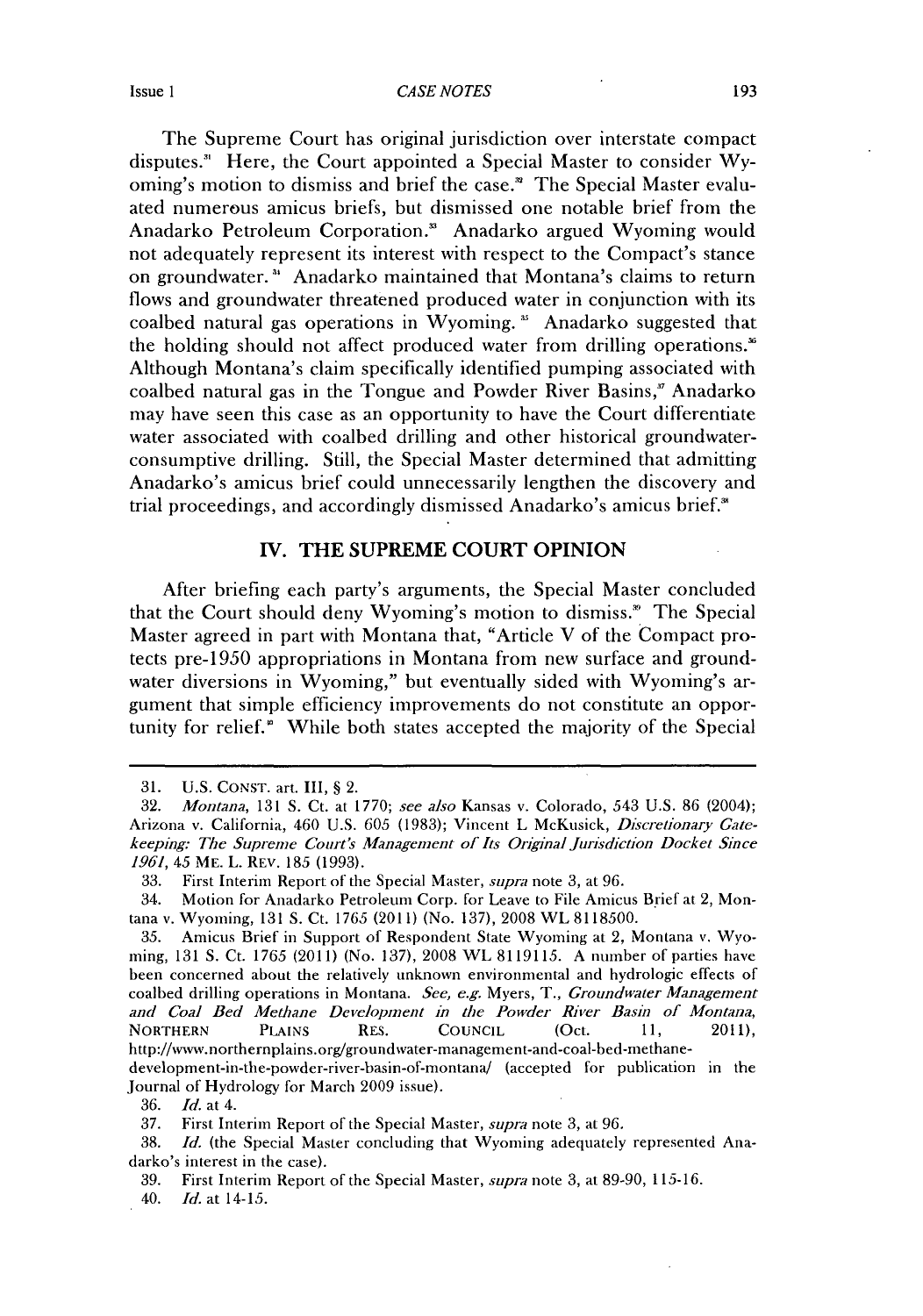Master's lengthy report, Montana objected to the Special Master's rejection of its claim that increased efficiency decreased water available for its pre-1950 appropriators." Accordingly, the Supreme Court only considered one of Montana's several allegations." The Court's opinion, written by Justice Clarence Thomas, relied on two major principles to resolve the dispute: historical principles of prior appropriation law and interpretation of the Compact itself.

# **A.** PRINCIPLES OF PRIOR APPROPRIATION LAW

Prior appropriation law provides the basis for water rights in most western states, including Montana and Wyoming.<sup>8</sup> The Compact expressly states that it is based on "the laws governing the acquisition and use of water under the doctrine of appropriation."" Under prior appropriation law, the date of an appropriation determines the seniority of that water right." In practice, an appropriative water right entitles a water user to divert a specific amount of water from a stream for a particular beneficial use, typically in units of cubic feet per second ("cfs")." The Supreme Court has made it clear that the measure of an appropriative water right **is** the actual beneficial use of water, and therefore any appropriators ceasing actual beneficial use forfeit their rights." Montana's complaint raised two sub-principles of prior appropriation law: the no-injury rule and the doctrine of recapture.

#### **1.** The No-Injury Rule

The no-injury rule states that any new appropriator is entitled to divert water subject to the stream conditions as they exist at the record date of appropriation.' Even junior appropriators may raise an injury claim under the no-injury rule when an upstream senior appropriator makes changes to stream conditions." However, the rule is limited in its application and "generally concerns changes in the location of the diversion and the place or purpose of use."<sup>\*</sup> The Court examined Wyoming and Montana case law and several water law treatises that dealt with changes to more water-intensive crops, day-to-day operations, and the addition of

44. WYo. **STAT. ANN. §** 41-12-601 art. V(a) **(2011).**

<sup>41.</sup> Montana's Exception and Brief, *supra* note 21, at **1.**

<sup>42.</sup> Montana v. Wyoming, **131 S.** Ct. **1765, 1770** (2011) (No. **137),** 2010 WL 4132841.

<sup>43.</sup> First Interim Report of the Special Master, *supra* note **3,** at *5.*

*<sup>45.</sup> Montana,* **131 S.** Ct. at **1772.**

<sup>46.</sup> First Interim Report of the Special Master, *supra* note **3,** at *5.*

<sup>47.</sup> *E.g.* Colo. River Water Conservation Dist. v. United States, 424 **U.S. 800, 805 (1976)** ("Continued beneficial use of the water is required in order to maintain the right").

<sup>48.</sup> *Montana,* **131 S.** Ct. at **1773.**

<sup>49.</sup> *Id.*

*<sup>50.</sup> Id.*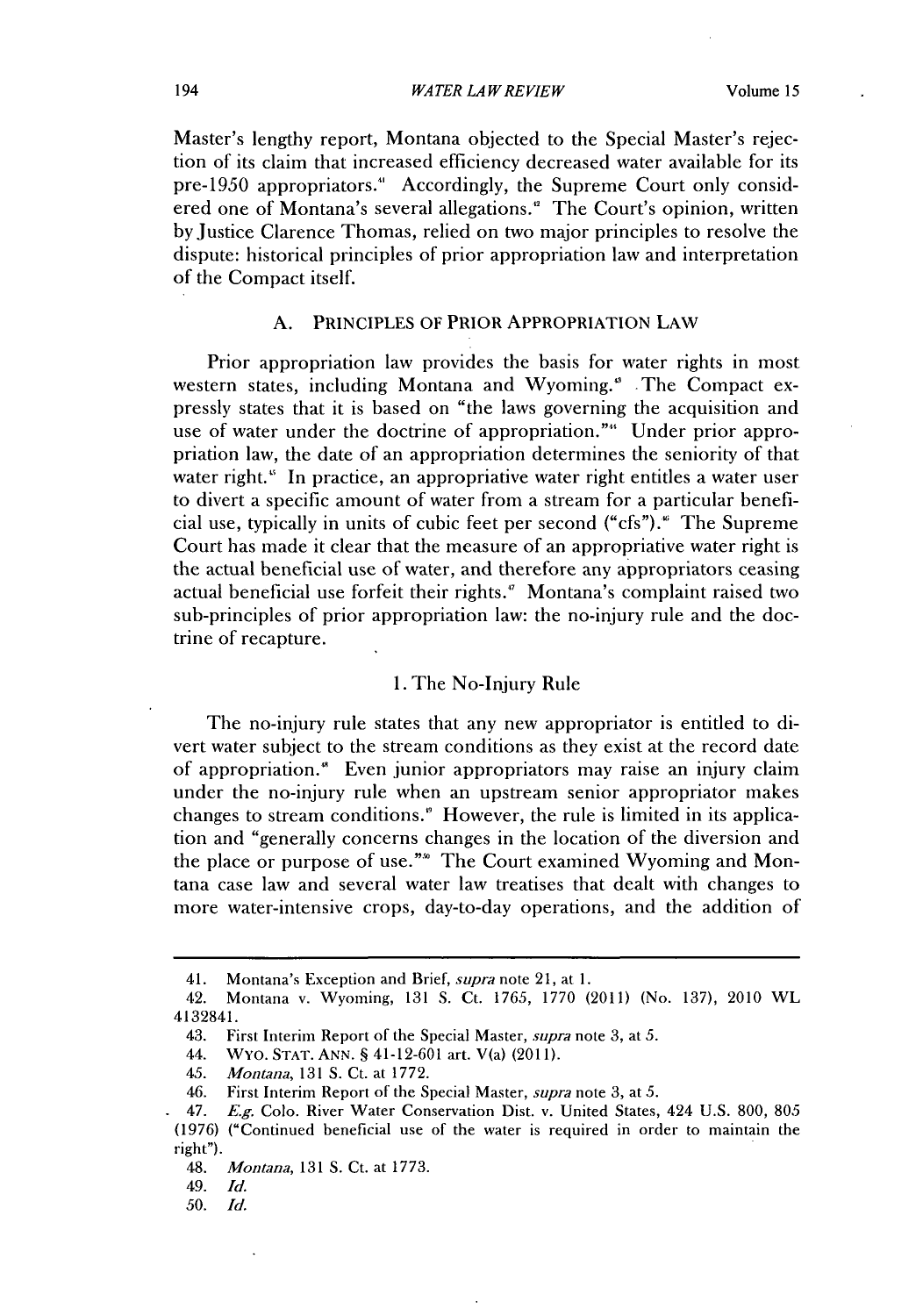**Issue 1 195 CASE NOTES** 

irrigated acreage." Justice Thomas suggested that the relative absence of litigation over changes in irrigation efficiency, compared to other types of water use changes, implied that irrigation efficiency is not a violation of the no-injury rule." The Court definitively concluded that irrigation efficiency improvements "seem to be the sort of changes that fall outside the no-injury rule as it exists in Montana and Wyoming" because they do not concern changes in place of diversion or purpose of use, both hallmarks of change-of-use disputes.'

## 2. The Doctrine of Recapture

The doctrine of recapture entitles an appropriator to "exclusive control [of his appropriated water] so long as he is able and willing to apply it to beneficial uses, and such right extends to what is commonly known as wastage from surface run-off and deep percolation, necessarily incident to practical irrigation."<sup>34</sup> While the Court readily acknowledged the unsettled nature of this area **of** law, the doctrine of recapture tends to support allowing increased water consumption due to irrigation efficiency as part of the original appropriative right.' Montana argued that the doctrine of recapture does not apply to water that returns to the source of the original diversion." While there is some persuasive case law in neighboring Colorado and Utah for this proposition, the Court dismissed Montana's argument after limiting its analysis to Montana and Wyoming law.

While Colorado and Utah are comparatively strict in prohibiting change applications that have a negative effect on stream conditions, neither state suggests differentiating water based on the direction in which runoff or seepage travels." In *East Bench Irrigation Co. v. Desert Irngation. Co.,* the Utah Supreme Court considered upstream users' application to change the point of diversion and increase the amount of land irrigated.<sup>8</sup> The Court recognized that upstream users may increase their consumptive use **by** irrigating a different crop without filing a change application; however, upstream users cannot file a change of use application that would detrimentally impair stream flow conditions for downstream appropriators.' Similarly, in *Comstock v. Ramsay,* the Colorado Supreme Court addressed a dispute over seepage waters and noted that, "practically every decree on the South Platte River...is dependent for its

*<sup>51.</sup> Id.* at **1773-74.**

*<sup>,52.</sup> Id.* at **1774.**

*<sup>53.</sup> Id.*

*<sup>54.</sup> Id.* at *1775-76* (citing Ide v. United States, **263 U.S.** 497, *506* (1924) (internal quotation marks omitted)).

*<sup>55.</sup> Id.* at **1775, 1777.**

*<sup>56.</sup> Id.* at *1775.*

*<sup>57.</sup> Id.*

*<sup>58.</sup>* East Bench Irrig. Co. v. Desert Irrig. Co., **271 P.2d** 449, 450 (Utah 1954).

*<sup>59.</sup> Id. at 455-56* (the Court granting the upstream users' application on the condition that the proposed change in place of diversion or place or manner of use would not impair the downstream users vested rights).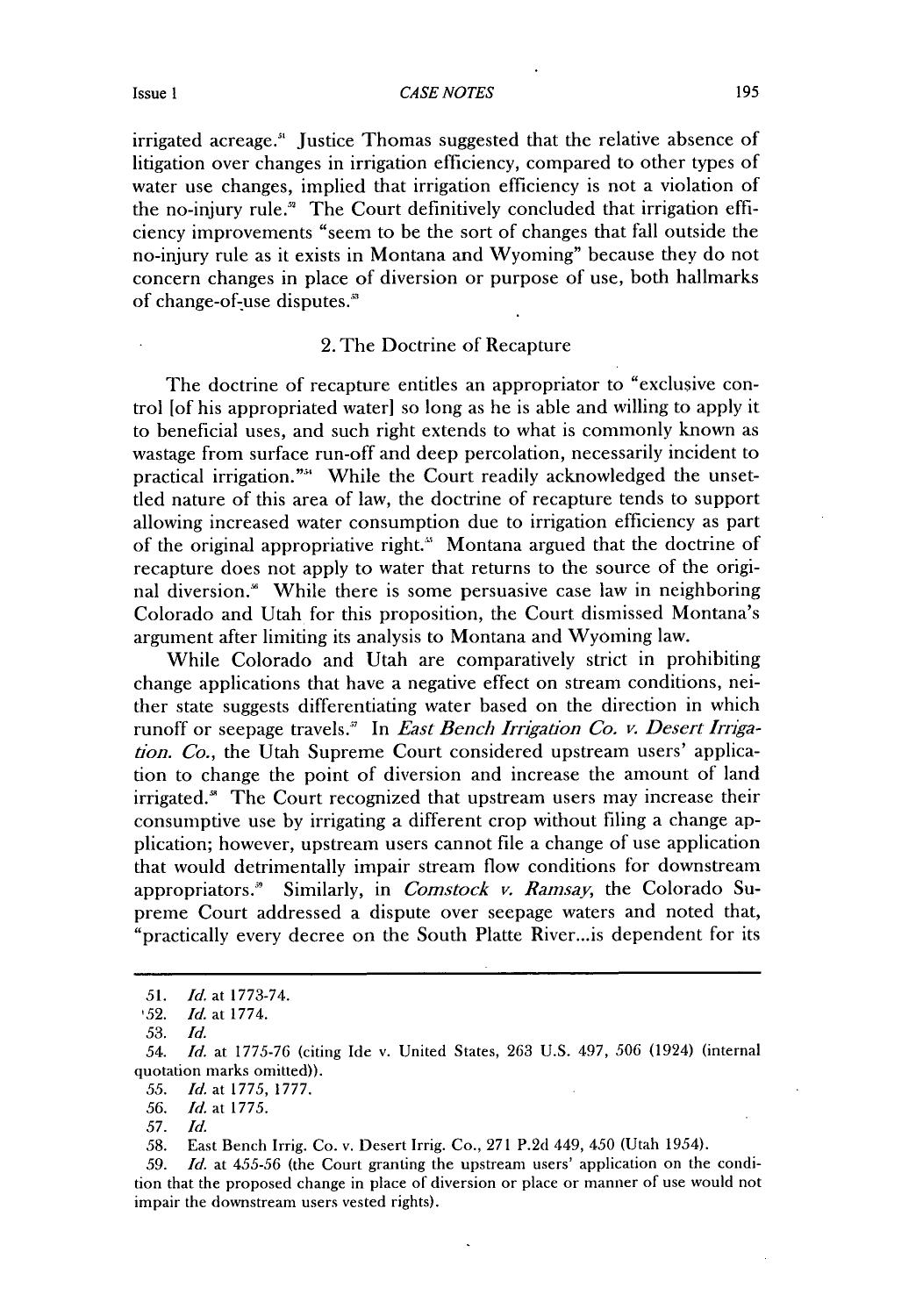supply...upon return, waste and seepage waters."" In remanding the case, the Court held that allowing a new appropriator to divert seepage waters would replace the fundamental principle of prior appropriation water law-first in time, first in right-with an unrecognized one, "last in time first in right."<sup>61</sup> While making a fairly persuasive argument, Montana cited no binding authority for its proposition that the doctrine of recapture does not apply to waters that return to their original source of diversion. Further, neither Colorado nor Utah have recognized that an appropriator is prohibited from "reuslingi his own wastewater while it is still on his property simply because it otherwise would return to the original stream."<sup>2</sup>

Despite Montana's argument, the Court found that both Montana and Wyoming law "apply, without qualification, the basic doctrine that the original appropriator may freely recapture his used water while it remains on his property and reuse it for the same purpose on the same land." $\alpha$  It is clear in Wyoming that users diverting irrigation runoff and seepage directly from another user are doing so subject to the original appropriator's use of water." The Wyoming Supreme Court has express**ly** held, "IN]o appropriator can compel any other appropriator to continue the waste of water which benefits the former."" Montana law expresses essentially the same sentiment, stating the general rule "is that the owner of the right to use the water-his private property while in his possession-may collect it, recapture it, before it leaves his possession."<sup>66</sup> Therefore, under both Montana and Wyoming common law, the doctrine of recapture is expansive and most likely allows an appropriator to increase irrigation efficiency (and thereby consumption) on the same land to which the original appropriative water right was applied."

#### B.COMPACT INTERPRETATION **.**

Montana's final argument was that the Compact's definition of "beneficial use" limited the pre-1950 water uses to non-wasteful, beneficial uses.' The term "beneficial use" is defined in Article 11(h) as, "that use **by** which the water supply of a drainage basin is depleted when usefully employed by the activities of man."<sup>99</sup> Because the Compact protects pre-

**62.** *Montana,* **131 S.** Ct. at **1775.**

**63.** *Id.*

**67.** *Id.*

**<sup>60.</sup>** Comstock v. Ramsay, **133** P. **1107, 1110** (Colo. **1913).**

**<sup>61.</sup>** *Id.*

*<sup>64.</sup> Id.* at **1775-76. (A** creek fed **by** irrigation runoff and seepage could not be secured because it was subject to the irrigator "findling] better ways of utilizing the water on the same land so that less waste and seepage would occur"); Bower v. Big Horn Canal Ass'n, **307 P.2d 593, 601** (Wyo. **1957).**

*<sup>65.</sup> Montana,* **131 S.** Ct. at **1776** (citing *Bower,* **307 P.2d** at **601).**

*<sup>66.</sup> Id.* (citing Rock Creek Ditch **&** Flume Co. v. Miller, **17 P.2d** 1074, **1080** (Mont. **1933)).**

**<sup>68.</sup>** *Id.* at **1777.**

**<sup>69.</sup>** WYo. **STAT. ANN. S** 41-12-601 art. 11(h) **(2011).**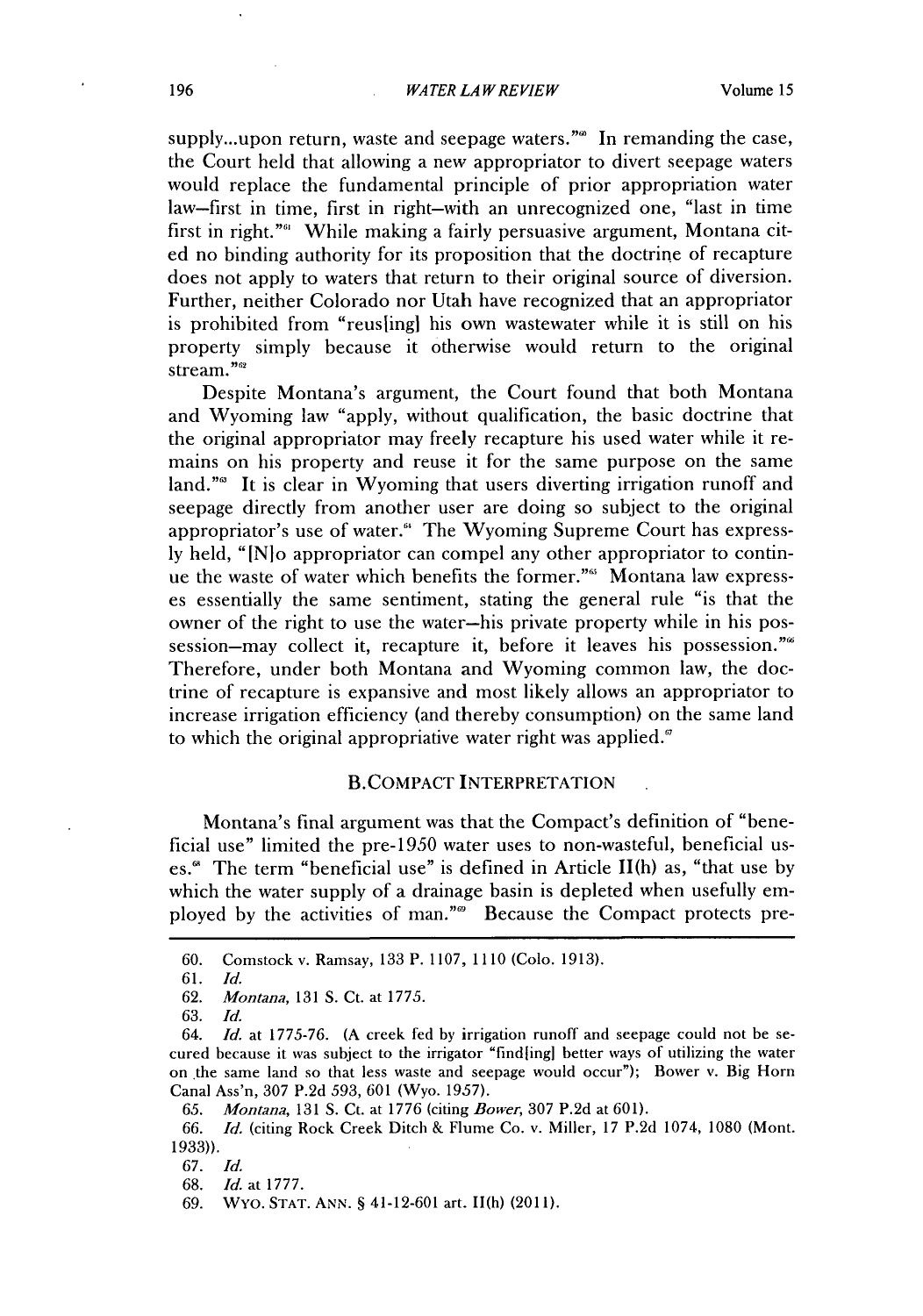**1950** appropriative rights, Montana alleged that Wyoming's amount of beneficial consumption at that date limits its use.' Applying this interpretation would assure downstream Montana users of their access to historical return flows."

# **1.** Definition of "Beneficial Use"

Through a plain reading of the Compact and a comparison to other interstate water compacts, the Court joined the Special Master's recommendation to dismiss Montana's statutory interpretation of beneficial use." Montana's argument stressed that beneficial use equates to depletion of water in the most general sense, and the Court conceded that all types of beneficial use result in some amount of depletion." Justice Thomas explained that the clear language of the Compact defining beneficial use merely says that "that use" must be one that "deplete[s]" the "water supply."" Therefore, the Compact defines beneficial use as "a *type* of use that depletes the water supply."' The Court elaborated that this plain reading was justified because; at the time the Compact was drafted, Wyoming had a statutory preference for irrigation over nondepletive uses like power generation." Additionally, beneficial use in irrigation has, in practice, historically allowed for losses to runoff, evaporation, percolation, leakage, and seepage as long as they are reasonable and claimed in good faith." The Court suggested that, had the drafters of the Compact intended Montana's interpretation of beneficial use, the definitional language would likely have been more explicit in altering the commonly understood meaning of beneficial use to include "the amount of water *consumed,"* or the *"volume* **by** which the water supply...is depleted."" Putting it simply, the Court stated that any other interpretation of beneficial use would make little sense under the ordinary principles of prior appropriation.'

The Court also supported its statutory interpretation of the term beneficial use with a brief investigation of other interstate water compacts. Before the Yellowstone River Compact, Wyoming had already entered into the Colorado River Compact, which explicitly reserved water for "beneficial consumptive use" and required upstream states to assure a flow of **75,000,000** acre-feet for any consecutive ten-year period. **"** Mon-

**80.** *Id.* at **1779;** WYo. **STAT. ANN. S** 41-12-301 (2011) (the Colorado River Compact was signed **by** Wyoming on November 24, **1922).**

**<sup>70.</sup>** *Montana,* **131 S.** Ct. at **1778.**

**<sup>71.</sup>** *Id.*

**<sup>72.</sup>** *Id. at* **1777-79.**

**<sup>73.</sup>** *Id. at* **1778.**

*<sup>74.</sup> Id.* (citing WYo. STAT. **ANN. §** 41-12-601 art. 11(h) **(2011)).**

*<sup>75.</sup> Id.* (emphasis in original).

*<sup>76.</sup> Id.*

*<sup>77.</sup> Id.*

**<sup>78.</sup>** *Id.* (emphasis in original).

*<sup>79.</sup> Id.* at **1778-79.**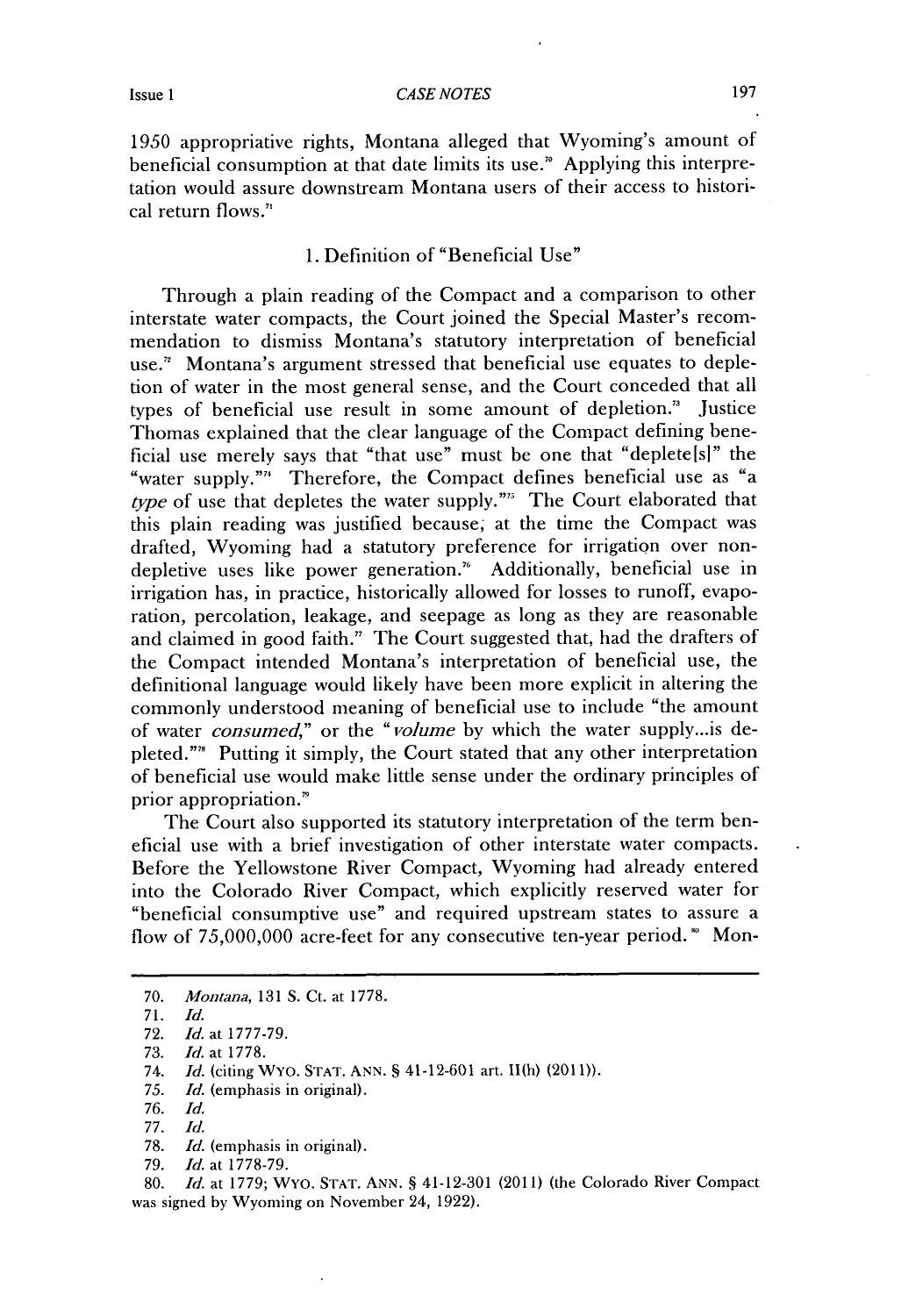tana's analysis of the Compact was unpersuasive when prior interstate compacts explicitly allocated water based on volumetric or consumptive use parameters." In essence, the Court reasoned that because the Compact's drafters used a formula different from the volumetric apportionment used previously in the Colorado River Compact, the drafters must have intended a different meaning. Montana, North Dakota, and Wyoming agreed in the Compact to distinguish pre-1950 rights from post-**1950** rights and apportion water based on a percentage related to a diversion amount rather than a consumptive or volumetric measure.<sup>"</sup>

# 2. The Scalia Dissent

Justice Scalia challenged the majority opinion based on its interpretation of statutory language.' The backbone of the prior appropriation doctrine is beneficial use." Beneficial use is both the measure and limiting factor of any appropriative water right.<sup>86</sup> Justice Scalia therefore argued that the drafter's use of the word "deplete" was deliberate, giving it a distinct meaning from "divert."<sup>\*\*</sup> The words "divert" or "diversion" appear a number of times throughout the Compact, but the drafters specifically chose to use the word "depletion" in the definition of beneficial use." Justice Scalia argued that the majority's analysis of general prior appropriation principles was unnecessary and suggested that the only question before the Court should have been "whether 'beneficial use' measures the volume *diverted* or the volume *depleted"* within the language of the Compact." He stated that the Court's only explanation for choosing the diversion interpretation was that Wyoming disfavored nondepletive hydroelectric power." This reason was unpersuasive to Justice Scalia because non-depletive uses "are already excluded from appropriat**ive** rights."" In his dissent he found it extraordinary that the Court used this case to define beneficial use-"a state water law question that *no* court of *any* Western State has *ever* answered"-when the Compact itself appeared to afford a clear answer."

**87.** *Id.*

**89.** *Id.*

**<sup>81.</sup>** Montana v. Wyoming, **131 S.** Ct. **1765, 1779** (2011) (No. **137),** 2010 WL 4132841; **see** also **COLO.** REV. **STAT. § 37-67-101** (2011) (the Republican River Compact allocated water to Colorado, Kansas, and Nebraska in April **27, 1923, by** the acre-foot for beneficial consumptive use).

**<sup>82.</sup>** *See Id.*

**<sup>83.</sup>** Montana v. Wyoming, **131 S.** Ct. *1765,* **1780** (2011) (Scalia, **J.,** dissenting).

<sup>84.</sup> *Id.*

*<sup>85.</sup> Id.*

**<sup>86.</sup>** *Id.*

**<sup>88.</sup>** *Id.* at **1781** (emphasis in original).

**<sup>90.</sup>** *Id.*

**<sup>91.</sup>** *Id.* at **1782** (emphasis in original).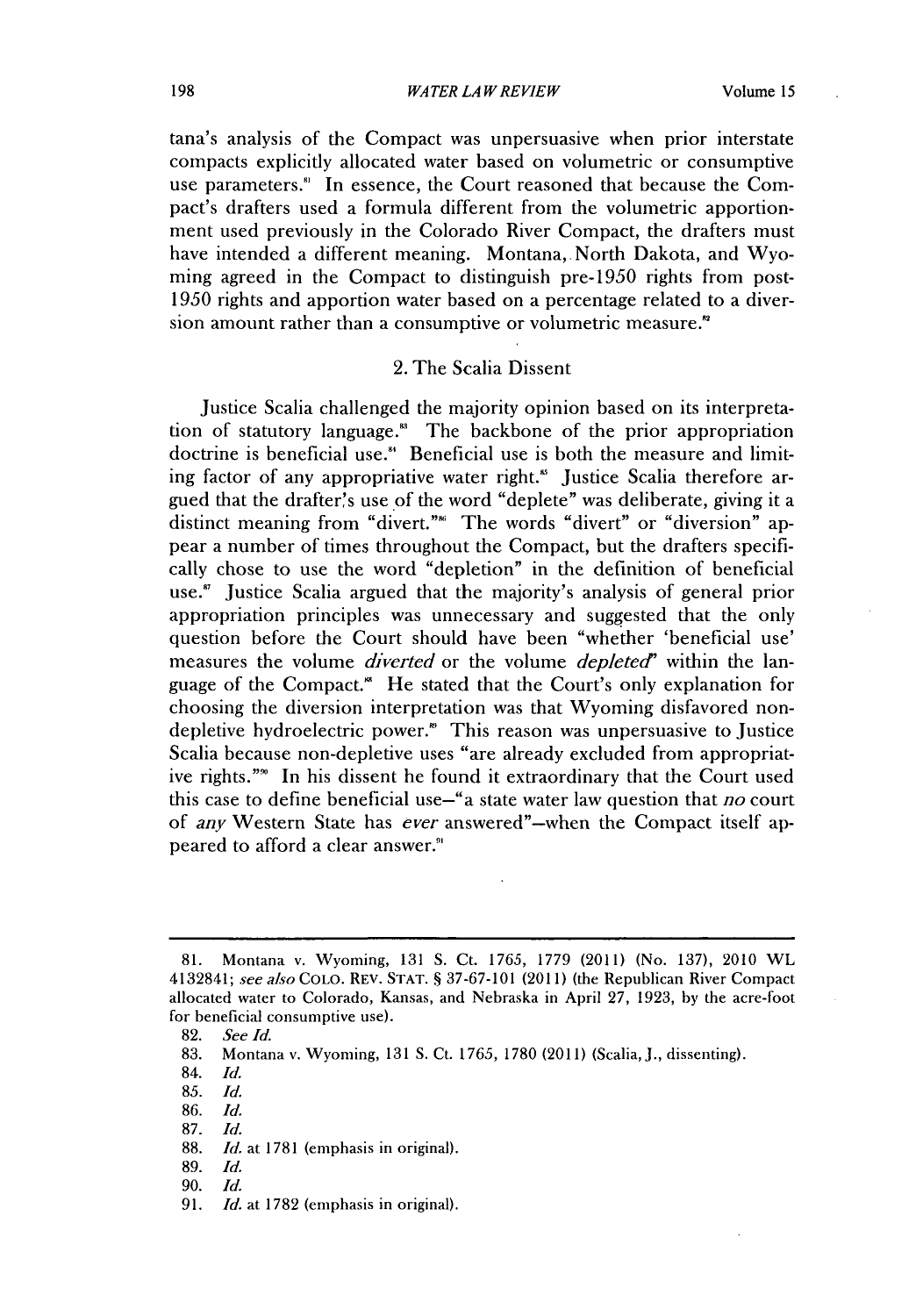#### *CASE NOTES* Issue **1 199**

#### V.POLICY

Ultimately, the Court concluded, "Itihe doctrine of appropriation in Wyoming and Montana allows appropriators to improve the efficiency of their irrigation systems, even to the detriment of downstream appropriators."<sup>99</sup> In a decision of first impression, the Court relied heavily on policy considerations associated with weighing private property rights against irrigation efficiency measures. Upon review of the Court's opinion, the Special Master's Report, and the parties' briefs, several major policy concepts emerge: **(i)** administering water rights practically; **(ii)** encouraging efficient irrigation; and (iii) defining beneficial use.

The most evident policy implication of the Court's opinion is that administering appropriated water rights is impracticable on a net consumption basis. The net consumption concept suggests that beneficial consumptive use limits any water right to the volume consumed minus the volume of return flows. Historically, western states have required appropriators to install structures such as headgates, weirs, or flumes to measure the amount of water diverted under their decree at the specific point of diversion." Augmented stream flow due to irrigation return flows, however, are not as easy to measure." Determining the timing and location of groundwater return flows requires extensive and expensive groundwater modeling." The expense and physical presence of testing equipment required for such testing would likely make even basin-wide applications of a net consumptive concept economically and politically infeasible. At oral argument, Justice Bryer questioned, "how can you read this treaty to require landowners to put back amounts into the river [when] they didn't even know what they were?"

Next, the policy of encouraging efficient irrigation technologies will be exceedingly important for the future of water law in the West. Commentators have long criticized prior appropriation's "use it or lose it" principle as discouraging water conservation in agriculture." Conservation and efficiency in irrigation are essential to ensuring future water **sup**plies for growing populations in the arid West." However, there is no universal agreement as to the best use of conserved water. The Court's

*95. See* MacDonnell **&** *Rice, supra* note 2, at 120-21.

**97.** *Bell, supra note* **1,** at 314-15.

**98.** *Id.* at 313-14.

**<sup>92.</sup>** *Id. at* **1779.**

*<sup>93.</sup> E.g.* WYO. **STAT. ANN. S** 41-3-613 **(2011).**

<sup>94.</sup> *See* **Aj.** Clemmens, R.G. Allen, and **C.M.** Burt, *Technical Concepts* Related to *Conservation of Irrigation and Rainwater in Agricultural Systems,* 44 WATER RESOUR. RES. W00E03, 4 **(2008)** (doi:10.1029/2007WR006095). (to technically evaluate irrigation efficiency, one must consider five separate categories: (i) crop evapotranspiration; (ii) other evapotranspiration; (iii) recoverable surface and ground water; (iv) unrecoverable groundwater; and (iv) storage water within the system).

**<sup>96.</sup>** Transcript of Oral Argument, *supra* note **17,** at 12. (Justice Sotomayor also questioned, "How in the world do any States monitor that? The change in crops, the change in irrigation methods, the change in anything that would cause a difference in return **flow?");** *Id.* at **7.**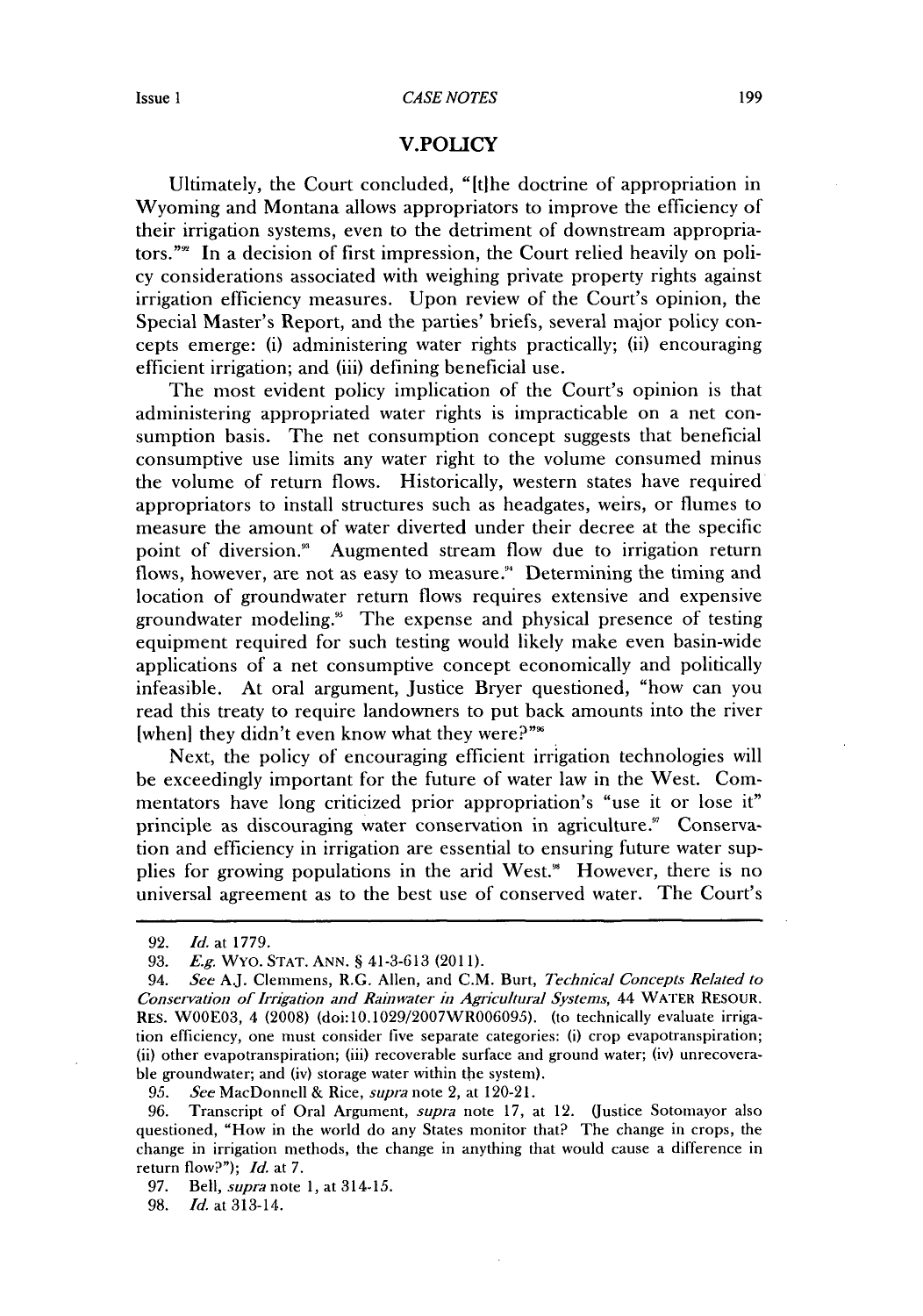decision in *Montana v. Wyoming* seems to support protecting vested private rights in water **by** allowing appropriators to retain conserved water for their own use. At the end of the day, the Court likely sided with protecting private property rights because of an overall sense of fairness in protecting senior appropriators' vested rights.

Because many rivers in the West are overappropriated, water planners are paying close attention to the potential for new water sources deriving directly from conservation projects." Commentators have suggested a variety of innovative solutions to promote conservation through voluntary programs and/or legislative actions.<sup>"</sup> Appropriators have long used salvaged water transfers as a private sector tool to realize the monetary benefits of irrigation efficiency."' Montana itself enacted a statute in **1991** allowing appropriators to use or transfer water made available **by** water-saving methods. $^{\omega\alpha}$  This program is entirely voluntary and is also subject to approval from the Montana Departmeht of Conservation and Natural Resources in order to protect third party appropriators from injury." **A** similar concept to the salvaged water transfer agreement is the water bank, wherein irrigators may deposit excess or salvaged water for purchase or use **by** multiple parties."' Conversely, some assert that the best use of conserved water is dedication to instream flows. **A** major argument for instream flow protection derives from the state's public interest in protecting the waters of the state for the benefit of fish, wildlife, and recreation. **'**

Ultimately, any state can amend or pass its own laws or programs to require more efficient irrigation technologies and then distribute the conserved flows however it pleases.<sup>166</sup> Oregon, for example, allocates seventyfive percent of conserved flows to the irrigator implementing the efficient practices, while the state reserves seventy-five percent of the flows for instream flow protection." While there exist a number of proven tools for implementing irrigation efficiency programs, governments have mostly resorted to grassroots and watershed-specific campaigns rather than stateor region-wide programs due to political pressures, third party impacts, and environmental threats.

*105. Id.* at 313-14, 324; **NATIONAL** RESEARCH **COUNCIL,** *supra* note **99,** at **11.**

*<sup>99.</sup>* **COMMITTEE ON** WESTERN WATER **MANAGEMENT, NATIONAL** RESEARCH **CouNCIL,** WATER TRANSFERS **IN** THE WEST: EFFICIENCY, EQUITY, **AND** THE **ENVIRONMENT 8,** 14 **(1992).**

**<sup>100.</sup>** MacDonnell **&** *Rice, supra* note 2, at **136-37.**

*<sup>101.</sup> Id.*

<sup>102.</sup> **MONT. CODE ANN. § 85-2-102.02,** -419 (20.11).

**<sup>103.</sup>** MacDonnell **&** *Rice, supra* note 2 at **136-37** (to make a salvaged water change of use, a Montana appropriator must prove (i) water rights of others are no affected; (ii) the proposed change works are adequate; (iii) the proposed use is beneficial; and (iv) the applicant for the change has consent of the proposed beneficial user).

<sup>104.</sup> *Bell, supra note* **1,** at **321.**

**<sup>106.</sup>** MacDonnell **&** *Rice, supra* note 2, at 121.

**<sup>107.</sup>** OR. REV. **STAT. § 537.470(3) (2011).**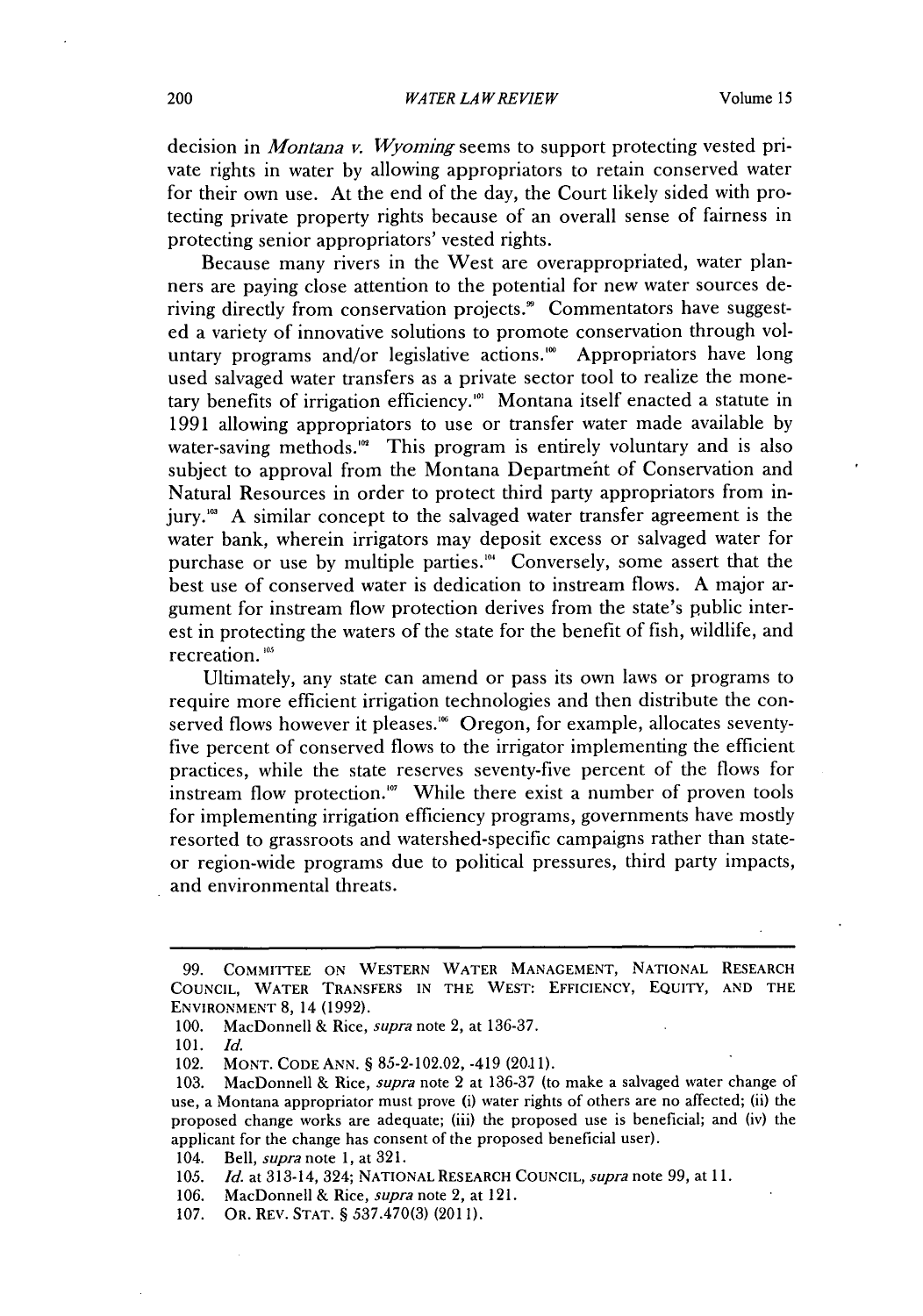#### **Issue 1 CASE NOTES 1 1 201**

Finally, *Montana v. Wyoming* brings into question the well-known and often-litigated definition of "beneficial use." Although the Court stopped short of explicitly defining the term, it analyzed many of the essential components of the doctrine of beneficial use. One component, water duty, will likely become a more contentious efficiency-related concept in the future. Water duty is one measure of reasonable and beneficial use in a specific geographic region, taking into consideration crop type, climate, and soil characteristics." For example, water duty quantifies the reasonable use of water to a specific amount of acre-feet per year. Beneficial use is still the ultimate measure and limit of a water right; however, some courts have set a maximum water duty in adjudicating appropriations and resolving water disputes." The next logical question **is** whether technological advances should require water duties to decrease to reflect modern advances in conservation and efficiency. **"o** Allowing a sliding scale for water duty may provide a more flexible approach to determining what is actually "beneficial" use. As a common law principle that each western state sets individually, beneficial use is flexible and will eventually adapt to include or even require modern, more-efficient technologies. However, water law is a creature of tradition, slow to change, and can be altered more quickly through legislative initiatives favoring irrigation efficiency.

# **VI. PRECEDENT AND FUTURE IMPLICATIONS**

Although the policies underlying the Court's holding are compelling, the actual legal precedent that this case sets for western water law will be somewhat limited for several reasons. First, because water law is specific to each state, *Montana v. Wyoming's* holding will only be binding on interpretations of Wyoming and Montana law. Second, the law of return flows is distinctly different in other western states, and the Supreme Court could potentially reach the opposite conclusion in a different state. Lastly, the Yellowstone River Compact's three-tier system is unusual in comparison to other interstate water compacts. However, the Court's determination that more efficient and more consumptive irrigation practices are allowable under the Compact will have a broad effect on western water law in general. Water practitioners will undoubtedly be able to cite *Wyoming v. Montana* for the assertion that prior appropriation law is

**<sup>108.</sup>** MacDonnell **&** *Rice, supra* note 2, at **128-29** (the Oregon Water Resources Department terminated work with Oregon State University developing technical data to establish regional water duties in the state due to limited time and incomplete regulatory structure to implement the regional system).

**<sup>109.</sup>** *E.g.* United States v. Alpine Land **&** Reservoir Co., **697 F.2d 851, 853** (9th Cir. **1983)** (the federal appellate court upheld the *3.5* acre-feet per year water duty to bottomland farmer and 4.5 acre-feet per year to the Newlands Project to irrigate agricultural lands on the Carson River in California).

**<sup>110.</sup>** Janet **C.** Neuman, *Beneficial Use, Waste, and Forfeiture: The Inefficient Search forEficiencyin Western Water Use,* **28 ENVTL.** L. **919, 980 (1998).**